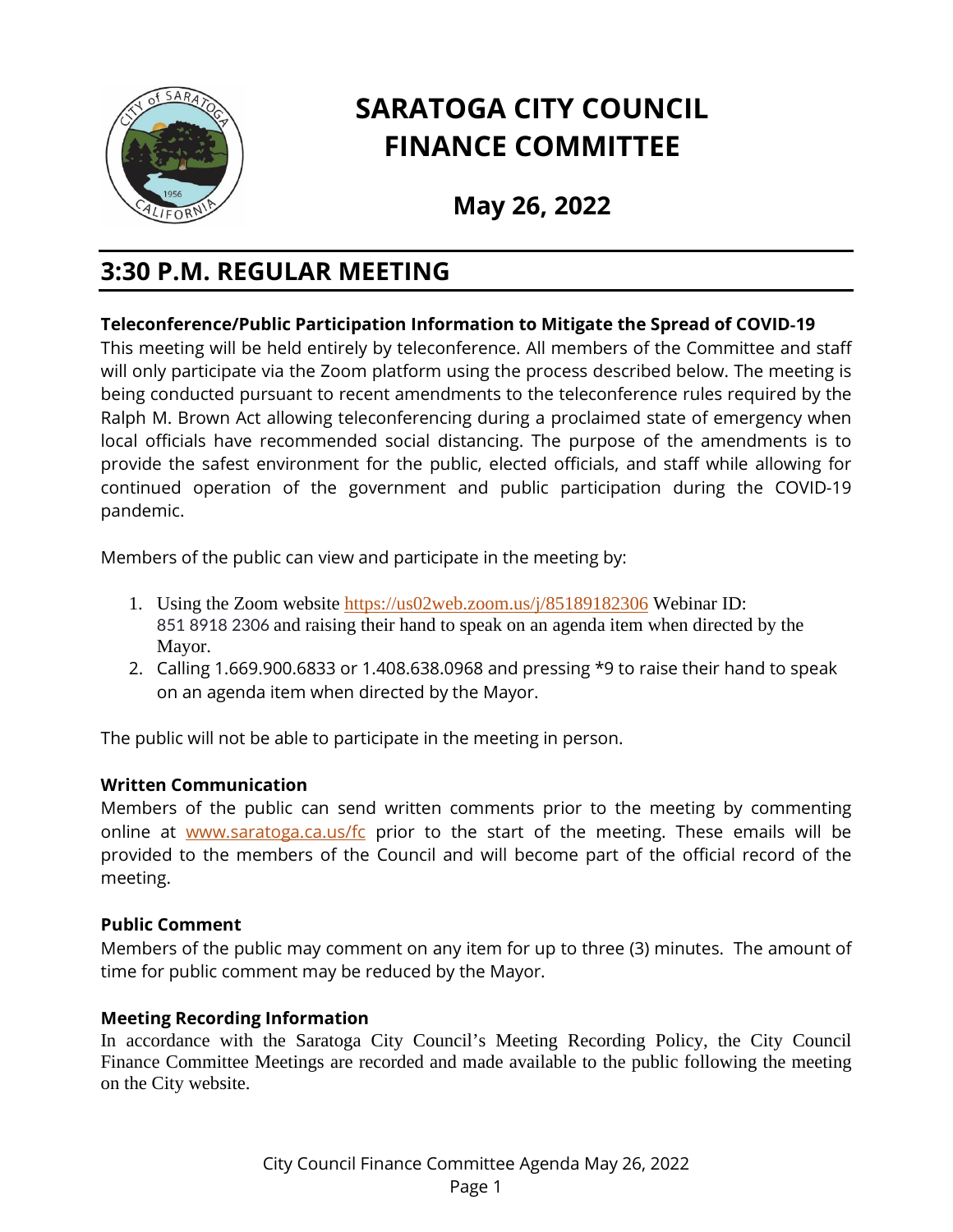#### **CALL TO ORDER**

#### **ROLL CALL**

#### **ORAL COMMUNICATIONS ON NON-AGENDIZED ITEMS**

Any member of the public may address the Committee about any matter not on the agenda for this meeting for up to three (3) minutes. The law generally prohibits the Committee from discussing or taking action on such items. The Committee may choose to place the topic on a future agenda.

#### **AGENDA ITEMS**

- 1. Finance Committee Minutes **Recommended Action:** Review and approve the minutes for the April 28, 2022 meeting [Finance Committee Minutes](https://legistarweb-production.s3.amazonaws.com/uploads/attachment/pdf/1392246/01._Finance_Committee_Minutes_04.28.2022.pdf)
- 2. Fiscal Year 2023 Enabling Resolutions
	- A. Appropriations Limit
	- B. Arrowhead Community Facility District Tax Levy
	- C. General Obligation Bond Tax Levy
	- D. Investment Policy

#### **Recommended Action:**

#### Receive Report

[Memo](https://legistarweb-production.s3.amazonaws.com/uploads/attachment/pdf/1392310/01._Memo_-_FY23_Enabling_Resolutions_memo_only.pdf) Attachment A - [Draft Gann Limit Staff Report and Resolution](https://legistarweb-production.s3.amazonaws.com/uploads/attachment/pdf/1392104/02._Attach_A_-_Draft_Gann_Limit_staff_report-combined.pdf) Attachment B - [Draft Arrowhead Staff Report and Resolution](https://legistarweb-production.s3.amazonaws.com/uploads/attachment/pdf/1392105/03._Attach_B_-_Draft_Arrowhead_Staff_Report.pdf) Attachment C - [Draft FY23 GO Bond Tax Levy and Resolution](https://legistarweb-production.s3.amazonaws.com/uploads/attachment/pdf/1392106/04._Attach_C-_Draft_FY23_GO_Bond_Tax_Levy.pdf) Attachment D - [Draft Investment Policy Staff Report](https://legistarweb-production.s3.amazonaws.com/uploads/attachment/pdf/1392107/05._Attach_D_-_Draft_Investment_Policy_staff_report-combined__1_.pdf)

3. Summer Meeting Schedule

#### **Recommended Action:**

Approve meeting schedule for the summer months [Memo](https://legistarweb-production.s3.amazonaws.com/uploads/attachment/pdf/1392109/03._FC_Agenda_Item_-_Summer_Meeting_Schedule.pdf)

#### **ADJOURNMENT**

### **CERTIFICATE OF POSTING OF THE AGENDA, DISTRIBUTION OF THE AGENDA PACKET, COMPLIANCE WITH AMERICANS WITH DISABILITIES ACT**

I, Gina Scott, Administrative Analyst for the City of Saratoga, declare that the foregoing agenda for the meeting of the City Council Finance Committee of the City of Saratoga was posted and